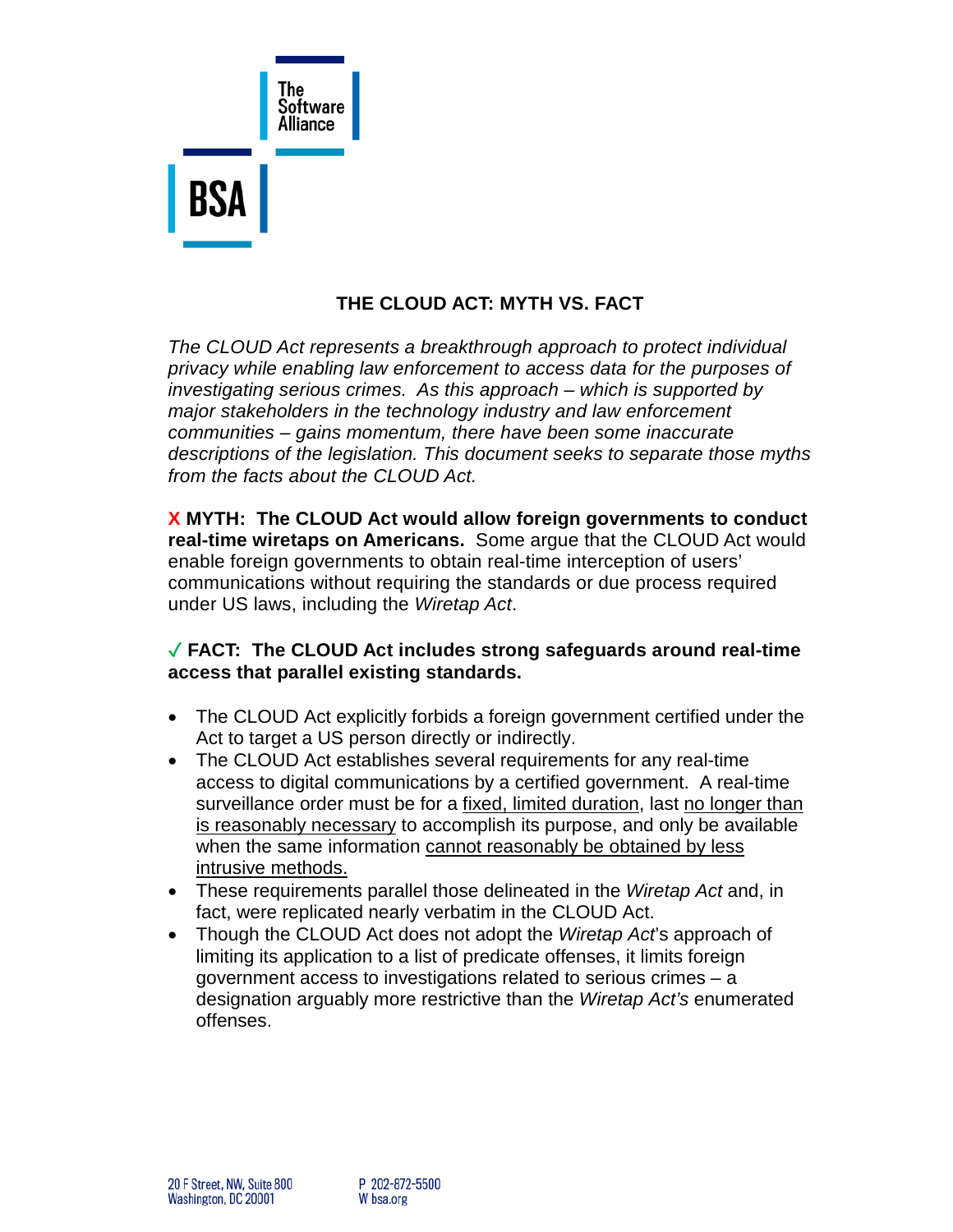**X MYTH: The CLOUD Act would circumvent Congress.** Some argue that the CLOUD Act undermines Congress's authority by allowing the Attorney General to directly enter into agreements with foreign governments without Congress's advice and consent, as opposed to Mutual Legal Assistance Treaties, which require Senate ratification.

# ✓ **FACT: The CLOUD Act ensures a robust role for Congress.**

- Far from diminishing Congress's oversight, the CLOUD Act creates a three-pronged mechanism to ensure robust Congressional oversight and opportunities for Congress to intervene should it have concerns with a particular agreement.
	- o First, it establishes rigorous statutory criteria that every country must meet before it can be certified under the Act.
	- o Second, it requires the Executive Branch to report any certification decision to Congress, imposes a mandatory waiting period before the certification goes into effect, and creates an expedited procedure for Congress to override any such certification.
	- o Finally, it ensures that these certifications are transparent, providing the public with information about which countries are certified and empowering advocates to hold the Executive Branch accountable for its decisions.
- This approach adopts a tried-and-true oversight mechanism. In fact, Congress oversees numerous other agreements – including on highly sensitive matters, such as civilian nuclear cooperation ("123" agreements) – using precisely the approach adopted by the CLOUD Act.

**X MYTH: The CLOUD Act would support foreign governments in committing human rights abuses.** Some argue that, under the CLOUD Act, the government could enter into agreements with countries that do not protect human rights, potentially allowing them to obtain information on their citizens through such agreements and use it in support of torture and other abuses.

### ✓ **FACT: The CLOUD Act contains clear, robust human rights protections.**

- The CLOUD Act explicitly requires that the Attorney General and Secretary of State certify to Congress that a country "affords robust substantive and procedural protections for privacy and civil liberties," based upon an examination of its human rights record among other factors, before certifying that country for an agreement under the Act.
- Specifically, the CLOUD Act requires an examination of a country's adherence to international human rights obligations and commitments –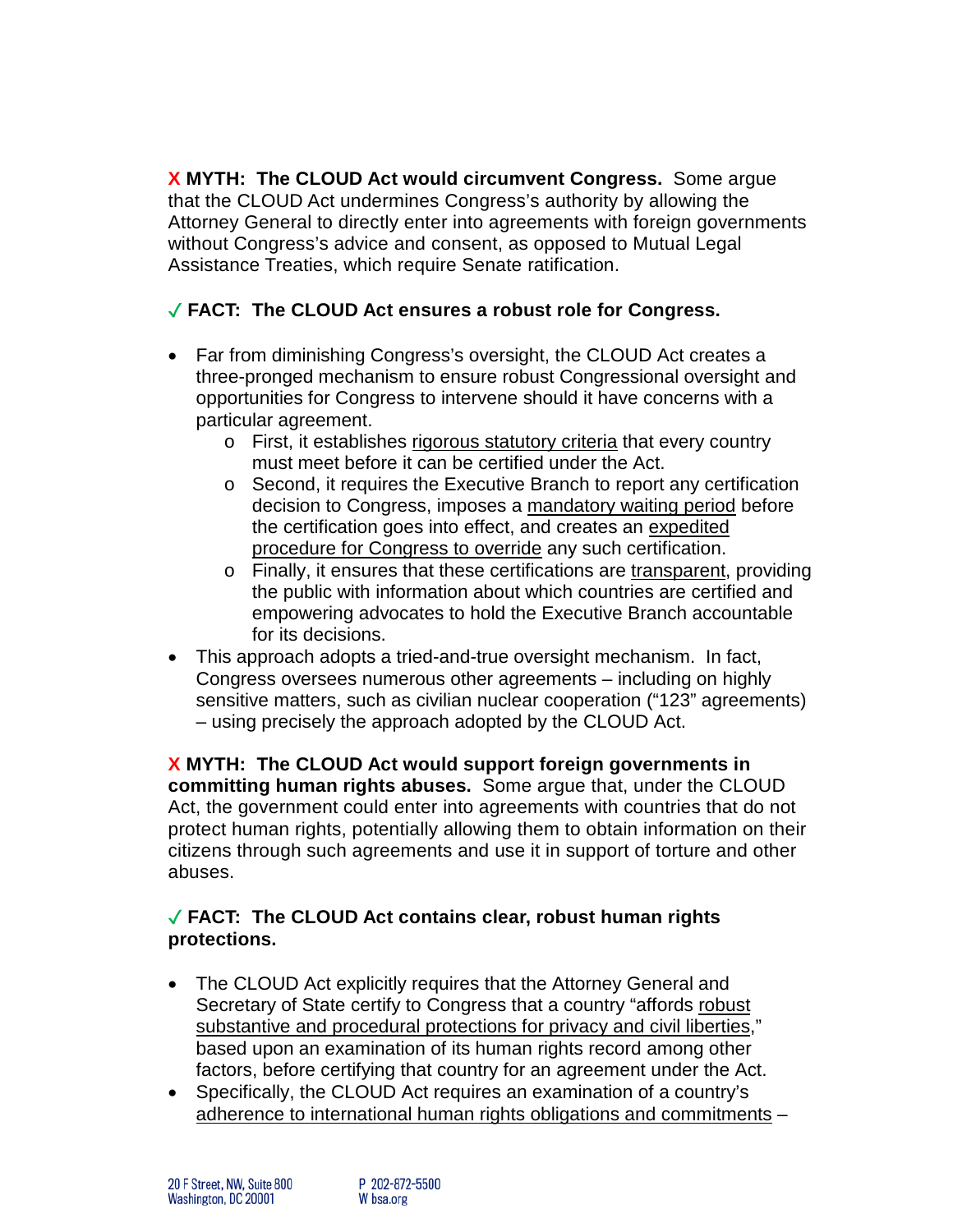including "protection from arbitrary and unlawful interference with privacy;" "fair trial rights;" "freedom of expression, association, and peaceful assembly;" "prohibitions on arbitrary arrest and detention;" and prohibitions against torture and cruel, inhuman, or degrading treatment or punishment – as part of the certification.

• Moreover, the CLOUD Act requires that any individual agreement negotiated under the Act include specific safeguards prohibiting any surveillance order issued by a foreign government from being used to impinge upon freedom of speech.

**X MYTH: The CLOUD Act would allow foreign governments to access US persons' data in violation of the Constitution.** Some argue that the CLOUD Act would allow searches and seizures within the US that violate Fourth Amendment protections, potentially endangering U.S. persons' data that is "incidentally" collected by wiretaps.

#### ✓ **FACT: The CLOUD Act imposes strict requirements on access to data belonging to US persons.**

- The CLOUD Act prohibits the targeting of US persons' data by foreign governments.
- Furthermore, it prohibits any effort to circumvent a country's own legal requirements, either by asking a certified country to request the data on their behalf or targeting a non-US person for the purpose of accessing communications data belonging to a U.S. person.
- The CLOUD Act also requires foreign governments to adopt robust minimization procedures for all data collected and precludes the dissemination of information related to U.S. persons except in very limited circumstances (evidence of a serious crime).

**X MYTH: The CLOUD Act does not require independent judicial oversight of surveillance orders prior to their issuance.** Some argue that the CLOUD Act would allow foreign governments to issue surveillance orders without any review by a judicial or other independent body before they are issued.

### ✓ **FACT: The CLOUD Act explicitly requires judicial oversight of such orders.**

• The CLOUD Act requires that every agreement negotiated under the Act include a requirement that any surveillance order issued by a foreign government must be (1) individualized, and (2) "subject to review or oversight by a court, judge, magistrate, or other independent authority."